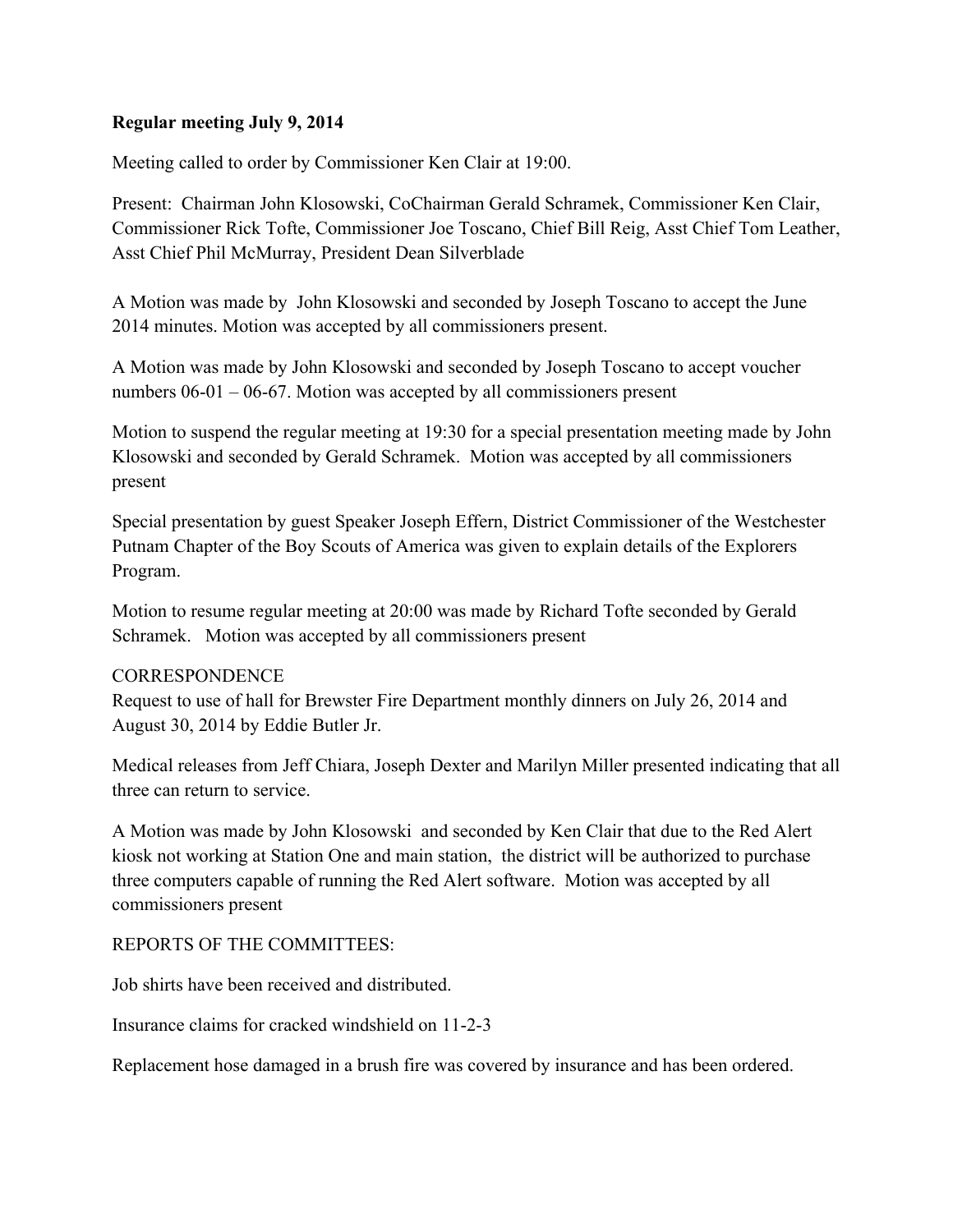Attorney Michael Liguori is working on policies and procedures for the District and Brewster Fire Department

August  $1<sup>st</sup>$  is the mediation hearing in the Ratajack case.

There was a discussion regarding a change in the age limit on LOSAP and whether or not it would produce a significant savings. More information is needed.

Equipment refurbish information: 11-6-1 boat moved to rear compartment and eyebrow light will be a combo.

Vehicle maintenance 11-2-5 and 11-8-4 and 11-5-1 air conditioning needs repair and will be sent out.

Recruitment and retention. DeCicco's is having a food fest at the end of the month and the fire department will have a recruitment and retention table set up

Uniforms: progress

Report from the chief show: Some companies doing firefighter physicals include a full cardiac scan. Inquiries will be made into the feasibility for future physicals. Honeywell has a new thermal camera.

An RFP will be prepared and sent out for the EMS contract.

The main station will need a new main roof and new flat roof and a bond may be needed to cover the cost.

Motion by Gerald Schramek and seconded by Rick Tofte to accept resignation of David Cosmo. All fire District equipment has been returned per the Chief.

Motion made by Rick Tofte seconded by Joseph Toscano to transfer responsibility of hall rentals from the fire department to the District. Motion was accepted by all commissioners present. There will be a fee \$100/200 refundable deposit.

Motion by Gerald Shramek seconded by Joe Toscano to purchase a grill the for main station for no more than One Thousand dollars. Motion was accepted by all commissioners present

1<sup>st</sup> Assistant Chief Thomas Leather advised the commissioners that there is a new SOP in place for EMS where a radio will be brought into the scene by EMS personnel.

Voicemails for both stations need to be set up

Firefighters who have failed to comply with OSHA mandates are out of service.